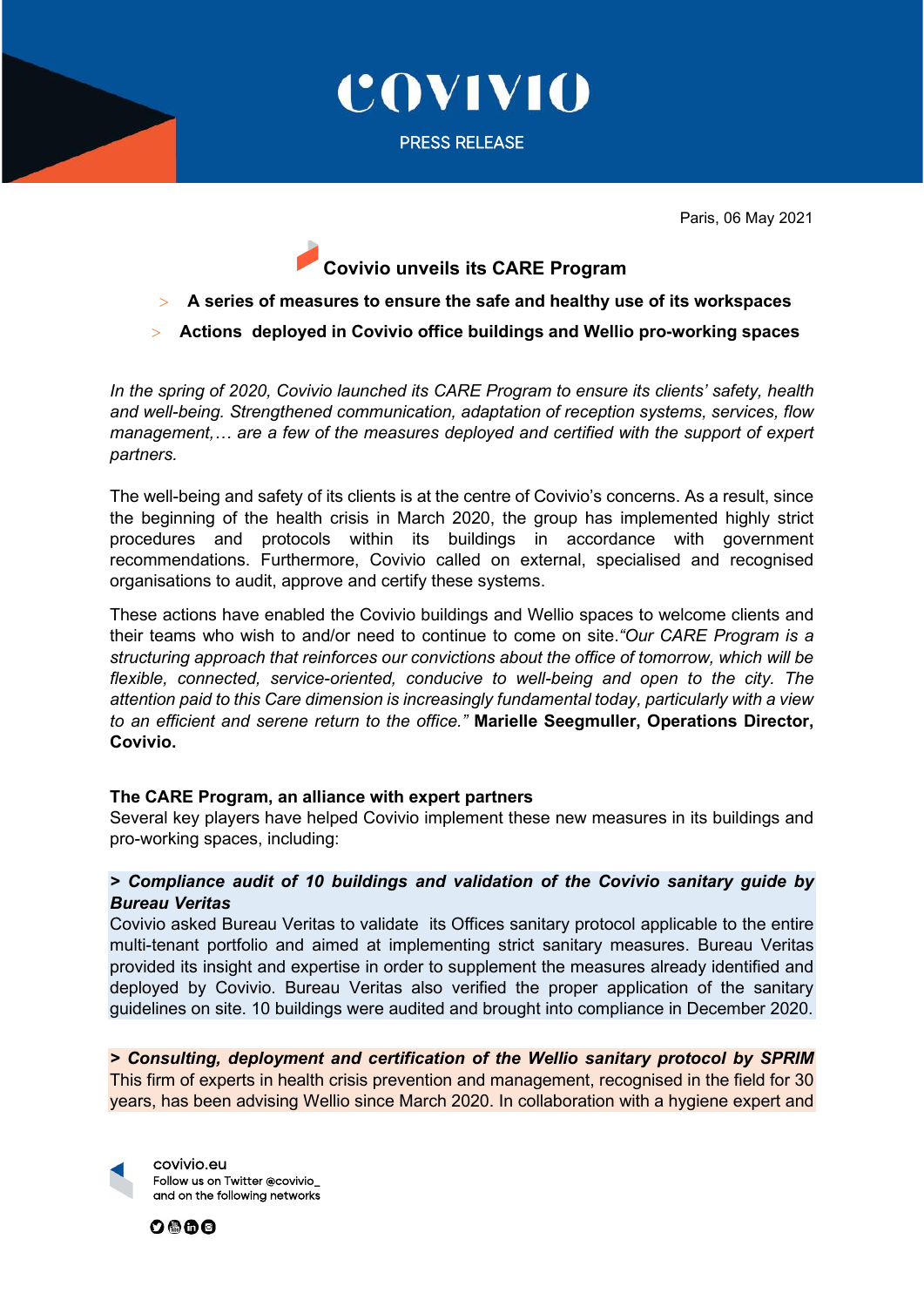#### COVIVIO PRESS RELEASE

a professor of infectious diseases, SPRIM's scientific directors advised on and approved the procedures deployed in the Wellio spaces.

The [Wellio prevention plan,](https://wellio.com/fr/safe-pro-worker-program/) which lists the entire sanitary protocol, has thus been labelled "procedures approved by independent infectious disease specialists". It now applies to the six existing Wellio spots in France, each of which has been audited to verify due implementation of the protocol. This protocol will be applied to future Wellio spots in France, such as the Lyon-Part Dieu location.

# **>** *Diagnosis of the quality of life within the Wellio spaces with an exclusive collaboration between SPRIM and Kandu*

Wellio wanted to go further by commissioning these two partners from January 2021 for a diagnosis of overall performance on the well-being conferred by Wellio spaces to its clients, in connection with the promise of the network to offer professional spaces.

Kandu, a structure created by Saint-Gobain, has installed "Kandumeters" in certain workspaces, connected objects that measure precise data on acoustics, luminosity, air quality and temperature. The first part of the diagnosis was carried out in January 2021 (unoccupied site). The second part, in an occupied site, will take place as soon as the clients return to the site.

SPRIM conducted a scientific audit on the materials and technologies used for furniture, ergonomics, partitions and space coverings.

Finally, to complete the measures, Wellio will survey its clients to get their feedback on the comfort level of the spaces. This complete diagnosis will allow the group to implement corrective measures and adaptations of the sites already opened and those to come.

*"The crisis has raised new expectations on the part of investors and users, particularly with regard to health risks. Bureau Veritas is working with Covivio to manage its risks and approve the design of new office spaces suited to the New Normal period. We are proud to work alongside this leading operator in the office real estate industry."* **David Carle, CEO Bureau Veritas Exploitation.**

*"We are delighted to be working with Wellio on the Care approach, which echoes our philosophy and expertise: a promise to ensure the comfort, well-being and health of users."*  **Clara Getzel, CEO Kandu.**

Finally, as previously announced, in June 2020 alongside EDF and Impulse Partners, Covivio launched the *Air Quality Challenge*, a European call for projects to identify and test new innovative solutions to improve indoor air quality while reducing energy consumption in buildings. [Read the latest press release here.](https://www.covivio.eu/en/wp-content/uploads/sites/3/2020/06/PR_Air-Quality-Challenge.pdf)

### **Actions that embody the Covivio Clients Culture**

The CARE Program is part of Covivio's client-focused strategy based on 5 pillars: client experience, services, well-being, digital technology and ongoing adaptation.

In addition to the sanitary aspect, , the CARE approach includes a service component and an increasing focus on clients relations: the sanitary quality and comfort of spaces have become essential choice criteria for companies and their employees when it comes to their workplace. Meanwhile, Covivio conducted a client satisfaction survey in December 2020 to find out clients' level of satisfaction and expectations regarding the measures put in place. The survey revealed



0000